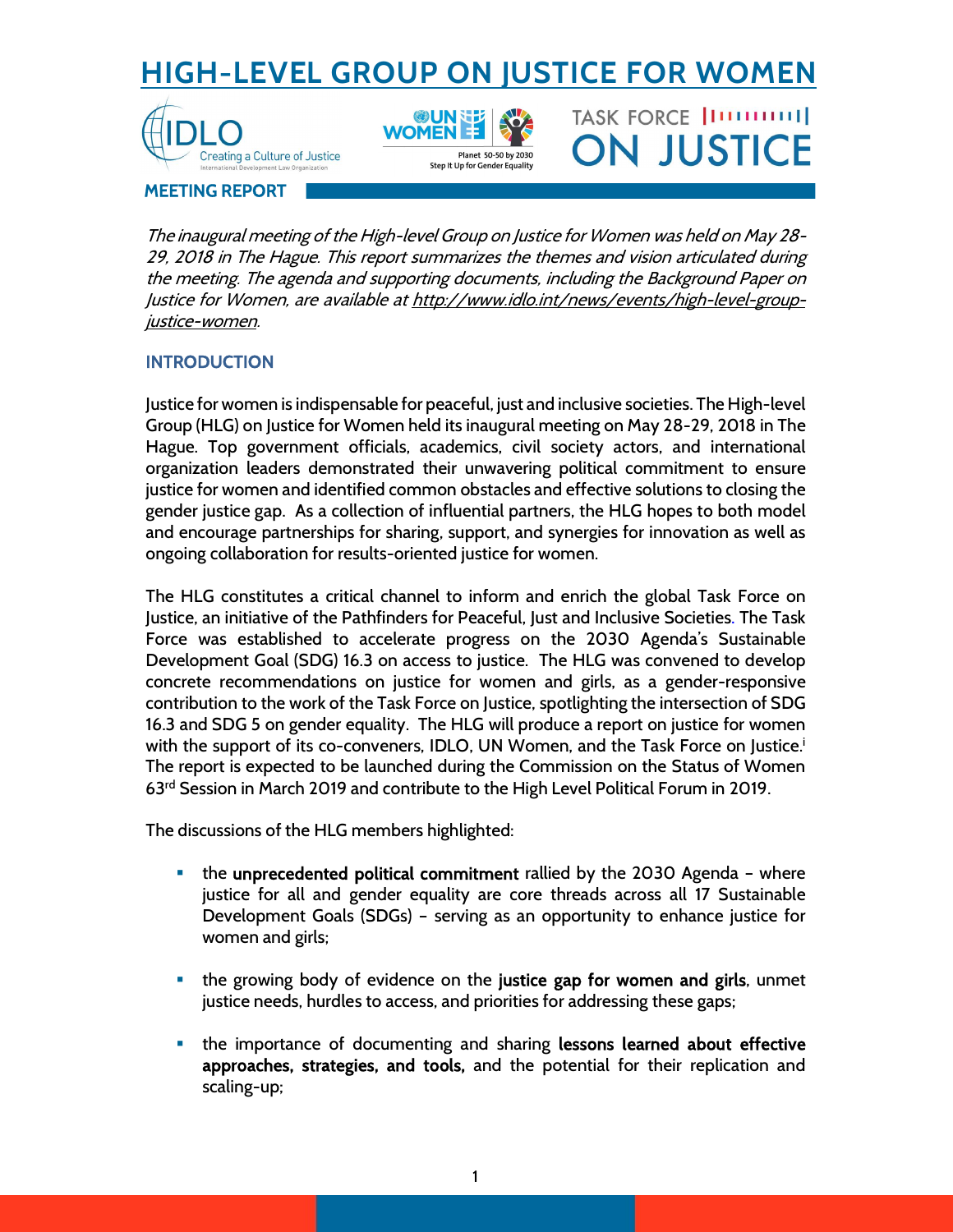- the urgency to make the case for specific action for and investment in women's access to justice, especially in the areas of education, health, and gender-based violence, to accelerate progress on achieving other development goals; and
- an initial strategic direction for the HLG report and follow up advocacy, including around securing investment commitments, identifying entry points for information gathering platforms, and generating consensus around key messages related to justice for women.

This document aims to capture the themes and vision articulated during the inaugural meeting and draws on prior documents outlining the HLG role and engagement modalities with the Task Force on Justice. It concludes with a timeline for HLG input into the HLG report on justice for women.

## VISION & APPROACH

To achieve its vision of ensuring the centrality of justice for women to the broader work on peaceful, just and inclusive societies, the inaugural HLG discussions elucidated key priority approaches:

- 1. Seize the global momentum for gender justice and sustainable development
- 2. Foster a transformative rights-based approach to justice
- 3. Prioritize gender-responsive justice reform and delivery
- 4. Harness evidence-based strategies for implementation & accountability
- 5. Create partnerships and adequately resource justice for women

In articulating its vision, the HLG emphasized that while "no silver bullet exists, there are silver threads" of common priorities and effective, evidence-based approaches that could be woven into diverse, locally-resonant strategies.

# 1. Seize the Global Momentum for Gender Justice and Sustainable Development

Across the globe, women's demands for accountability for gender-based violations and abuses have gained greater attention and consequence than ever before. Stoked by a watershed moment for gender equality, driven by a rush of activities, campaigns and movements worldwide, such as #MeToo, HeforShe, SheDecides, women's marches, regional and national-level agitation, many governments have pledged their political commitment with national and foreign policies and funding. Institutions and citizens alike have been grappling with challenges to gender stereotypes and behaviors and calls to dismantle patriarchal attitudes in favor of equitable gender relations.

These calls exposed the persistent disparity between the promise of justice and the lived realities of women and girls. Women continue to disproportionally face patchy legal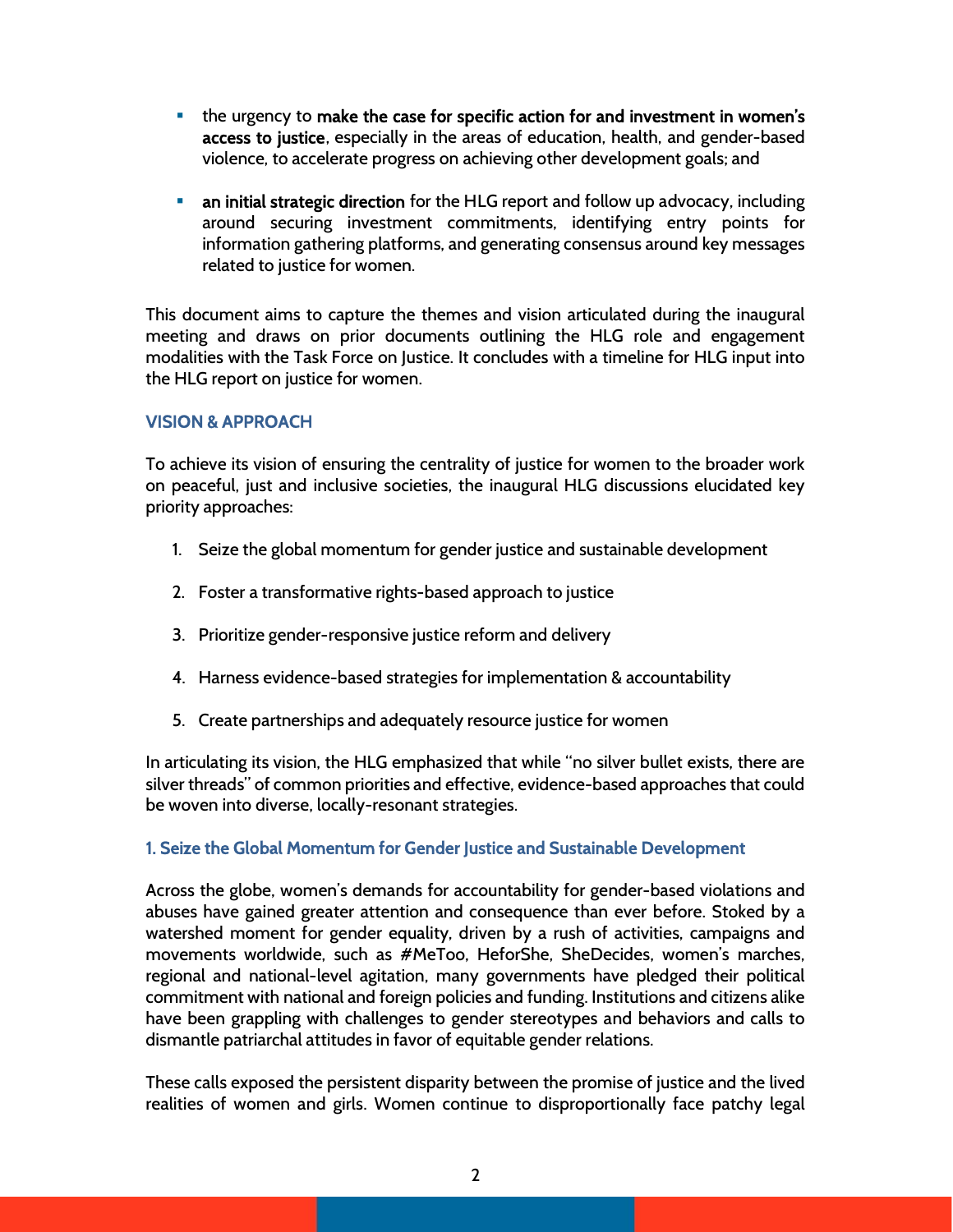protections and uneven implementation of existing safeguards. In 2017, more than one billion women lacked protection from sexual violence by an intimate partner or family member, while the number of women lacking legal protection against sexual harassment in employment, education and public places was estimated at 362 million, 1.5 billion, and 2.2 billion, respectively.<sup>ii</sup>

Structural discrimination stymies women's access to justice institutions, and adverse gender bias in customary and informal justice mechanisms - where 80% of disputes are resolved in many countries - often lead to unfavorable outcomes for women.<sup>iii</sup> Ineffective and nonresponsive judicial systems, compounded by gender stereotypes, biased laws, intersecting discrimination, socio-economic barriers, and limited access to information

continue to prevent women from duly claiming their rights and accessing support and redress. Women are also still largely excluded from or under-represented in justice delivery and decision-making positions at the community, national and international level.

Women's justice needs, which run the gamut from family, marriage, property, inheritance, and land disputes to due process, immigration and asylum matters, sexual harassment, trafficking and labor exploitation, remain insufficiently addressed. Armed conflict and fragile situations contribute to spikes in gender-based violence that go unpunished, while such brutality persists across the globe even during times of peace and stability.<sup>iv</sup> At the same time, the proportion of women in prison is growing globally at a faster rate than the male prison population raising concerns about their rights as suspects, accused, and detainees.<sup>v</sup>

#### Access to Justice (A2J)

The UN defines "access to justice" as "the ability of people to seek and obtain a remedy through formal or informal institutions of justice, and in conformity with human rights standards."

A human rights-based approach to justice seeks "to develop people's capacity to demand accountability in two ways: by defining a minimum scope of legitimate claims (human rights); and by enhancing the accountability mechanisms and processes through which they protect these claims (e.g., the justice system)."

Source: UNDP, Programming for Justice: Access for All: A Practitioner's Guide to Human Rights-Based Approach to Access to Justice

By recognizing that women's claims and rights have for too long been neglected and dismissed, the current movement for gender justice presents unprecedented opportunities for amplifying global commitments to the Sustainable Development Goals (SDGs) of the 2030 Agenda. Access to justice, anchored in SDG 16, is a catalyst for all 17 SDGs. Gender equality embodied in SDG 5 acts as a universal unifier and accelerator toward progress. While expressing concerns about brewing backlash by conservative regimes and actors, the HLG envisions seizing on the global momentum seeking to recalibrate gender relations and improve women's lives through prevention, protection, redress and empowerment.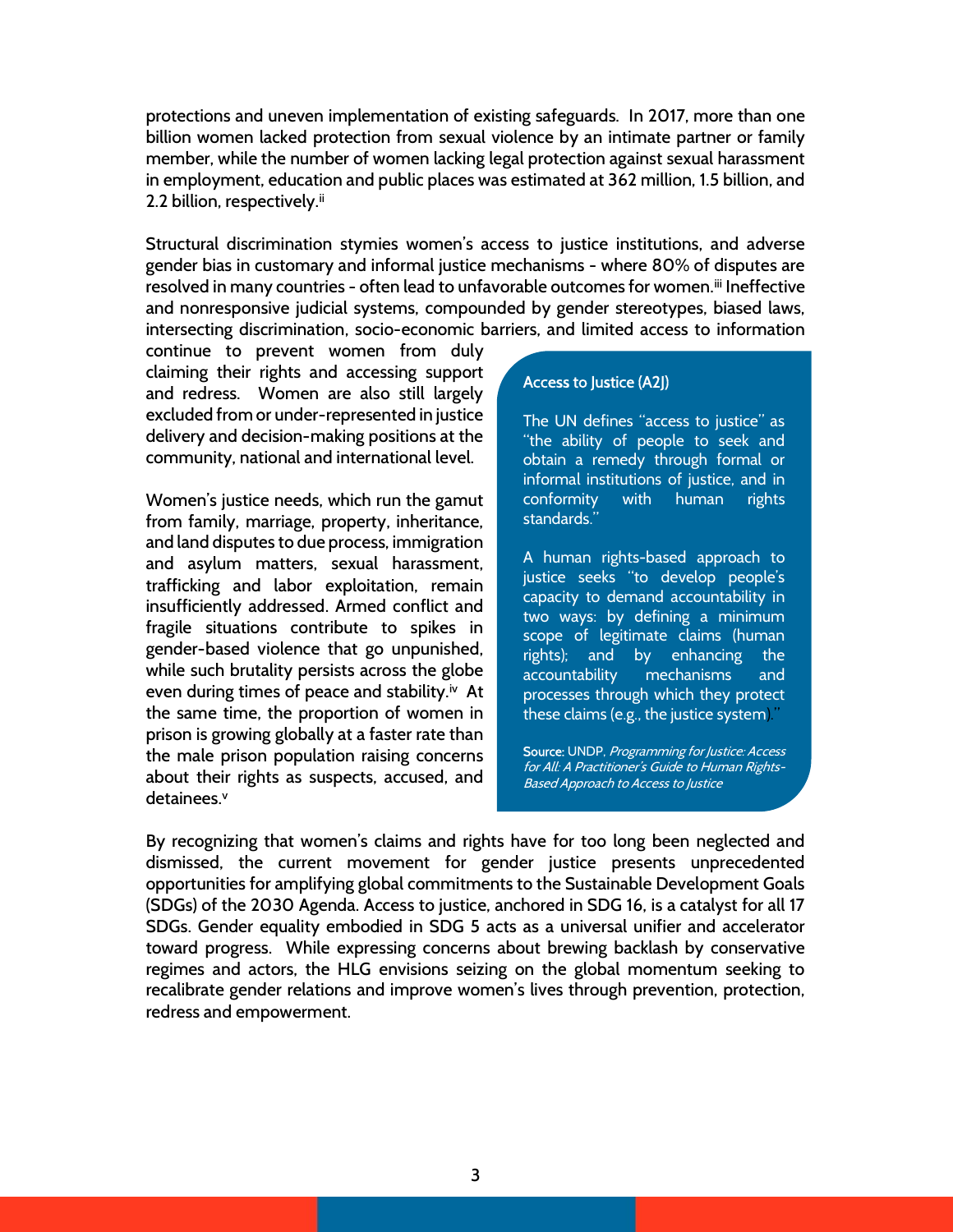## 2. Foster a Transformative Rights-based Approach to Justice

Leveraging global conversations about justice, legal empowerment, and inclusive and transformative rule of law, the HLG seeks to coalesce a compelling narrative on justice for women. It argues that a transformative rights-based approach to justice is key to empowerment, sustainable development, lasting peace, and smart social investment.

## Take a multifaceted, multidimensional approach

To account for the complexity of the underlying determinants and barriers to justice for women, the HLG advocates for a multifaceted, multidimensional people-centered approach to legal empowerment and equality throughout the justice chain and as part of a continuum of socio-legal services.

While no ready-made model can be easily transplanted across contexts, the broader approach should be informed by outcome- and evidence-based reforms and interventions that address women's self-expressed legal needs. Effective multi-pronged approaches would include both top-down and bottom-up strategies. States must invest in institutions and empower their citizenry. Women's rights movements and mobilization have been among the most powerful forces demanding and getting institutional response to injustices, such as gender-based violence.<sup>vi</sup>

While access to justice often invokes an adversarial, punitive, carceral system, women might favor more accessible dispute resolution processes at the community level that aim to restore relationships and social harmony. In many countries, nearly 80% of disputes are resolved by informal justice mechanisms.<sup>vii</sup> Communities and women might opt for such processes by choice or by default, as some informal and traditional justice systems advance gender-biased and outmoded principles in resolving disputes. Alternative dispute resolution (ADR), informal, customary, or religious justice systems, vill especially when their restorative and collective gain approaches over individual justice outcomes enjoy community support, should be integrated as viable justice avenues when aligned with constitutional and human rights standards. On this note, States parties are cautioned against mandatory referrals of gender-based violence cases to alternative dispute resolution procedures, including mediation and conciliation.<sup>ix</sup>

The HLG stressed several core principles on justice for women:

- **Strong legislative frameworks that account for discrimination in law (de jure) and in** practice (de facto) should be developed, monitored and enforced to reject genderdiscriminatory legal provisions and practices, and continuously examine and update gender-neutral laws and policies that perpetuate existing inequalities.
- A human rights-based approach should be endorsed, such approach premised on international and regional human rights instruments, particularly CEDAW and the Committee on the Elimination of Discrimination Against Women's General Recommendations No. 30 on Women in Conflict Prevention, Conflict and Postconflict Situations, General Recommendation No. 33 on Women's Access to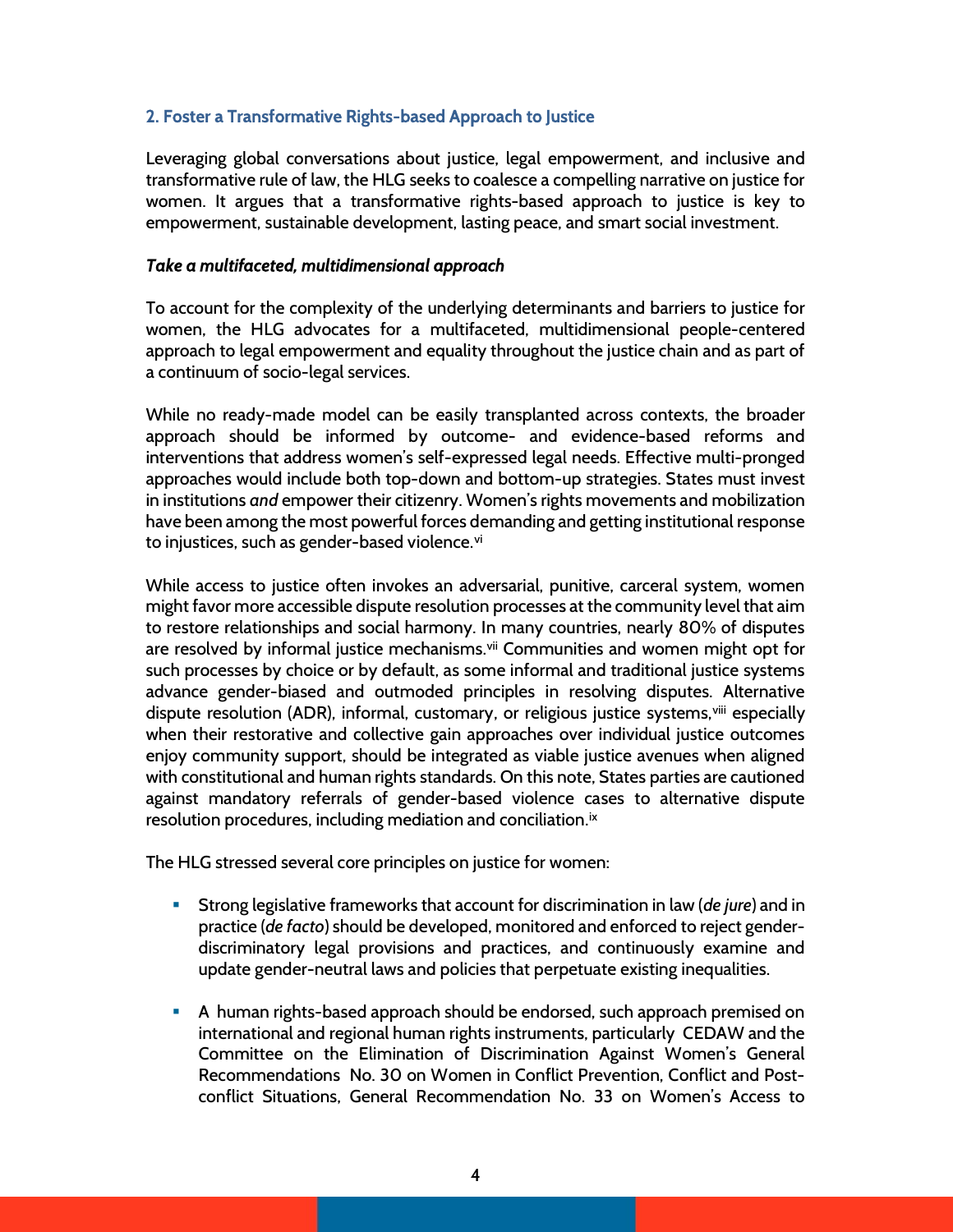Justice, and General Recommendation No. 35 on Gender-Based Violence against Women, Updating General Recommendation No. 19, specifying the principles to be applied in justice delivery for women and girls.<sup>x</sup>

- All laws, policies, institutions, and programs along the justice continuum would benefit from concerted gender analysis<sup>xi</sup> in collaboration with women's groups. Gender-responsive laws are required (including those covering crimes, family matters, health, business and finance, environment and land, and other legal needs of women) as well as analysis of the gender-specific challenges to the operationalization of these laws.
- **Countries with plural legal systems should endeavor to maximize paths for women** to obtain just, gender-responsive outcomes, including by aligning laws with gender equality and human rights principles, drawing on women justice providers (such as women lawyers, prosecutors, judges, dispute resolvers), and training all justice actors in gender-sensitive justice delivery.
- **Justice policy reforms and interventions should identify women's specific legal** needs and pinpoint the optimal point of greatest necessity and highest impact potential. Justice systems should facilitate, not hamper increasing justice for women.
- Solutions should be led by beneficiaries and inclusive ownership facilitated through key community actors. Peer-to-peer exchange within and between countries with shared legal heritage, and between governments and activists to swap lessons learned and promising practices should be strengthened.
- Empowerment of women and communities should be advanced through legal aid, legal literacy and representation in formal and informal justice and dispute resolution bodies.
- Justice systems should account for women's reality within a set of relationships and seek creative solutions that go beyond punishment to remedying problems and addressing inequality and systemic failures that affect women.

#### Clarify framing and key messages

The HLG aims to craft a cohesive narrative and key messages that resonate and appeal to broad and new audiences and "make the case" that justice for women is the linchpin to robust democracy, people-centered rule of law, realizing human rights, sustainable development, legal empowerment, inclusive growth, and smart investment. In contrast, denial of justice can be both cause and consequence of violence, entrenched poverty, inequality, and exclusion.<sup>xii</sup> When access to justice is positioned as a "public good" it can better dismantle or shift unequal power dynamics. Because most people are more likely to face civil rather than criminal justice problems, xiii access to justice formulations must explore the legal accountability dimension of poverty and exclusion. To leverage impact, policies and intervention should bring together SDGs 5 (gender equality and women's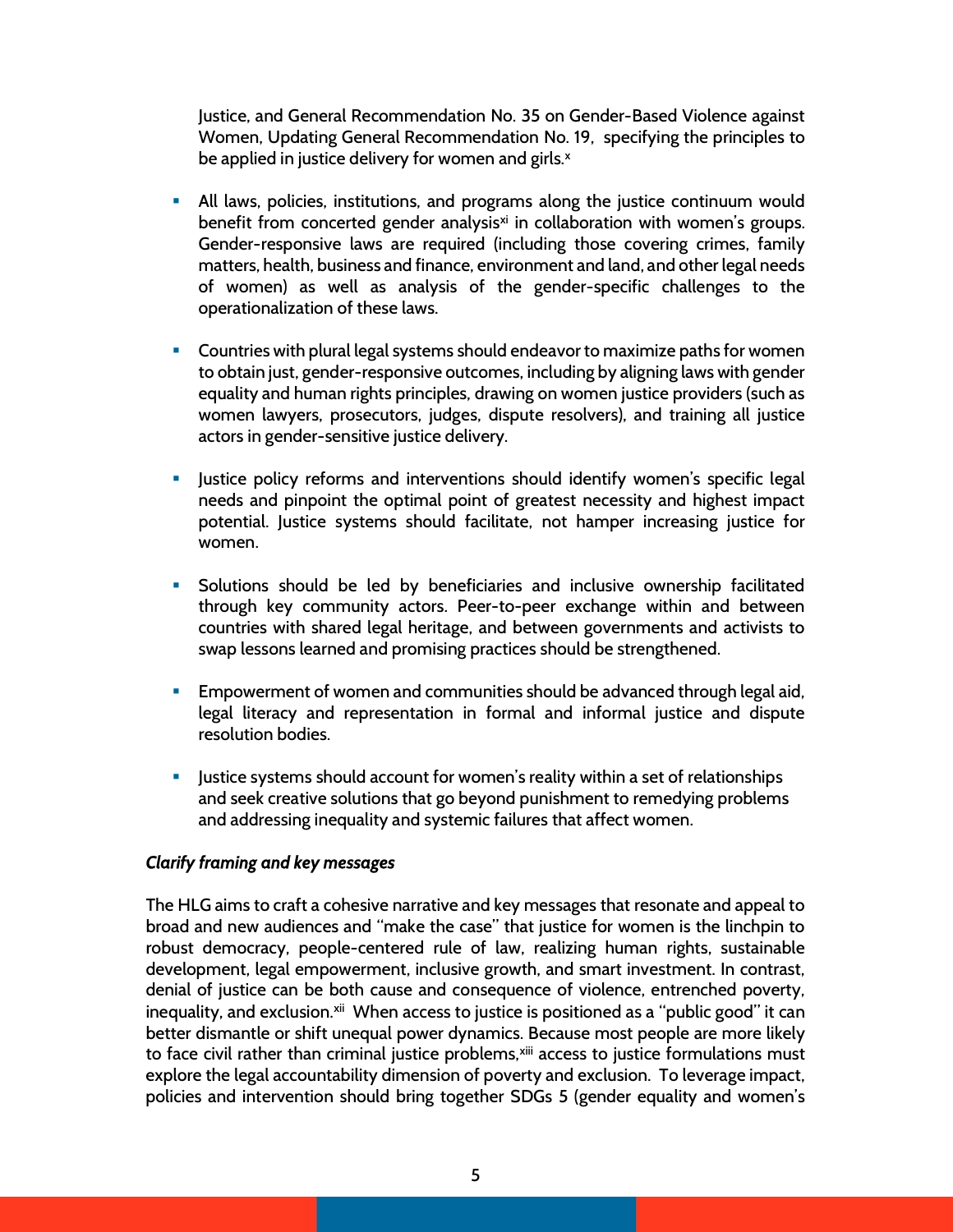empowerment) and 16 (peace, justice and strong institutions) to ensure removal of barriers to justice and closing the justice gap and to accelerate progress on all SDGs, including SDG 1 (ending poverty), SDG 10 (10.3 reduce inequality), and SDG 11 (11.7 safer cities). The Pathfinders' analysis links 36 SDG Targets to peace, inclusion, or access to justice.

Emerging key messages include:

- **Justice for women is justice for all.**
- **Justice for women is the bridge between women's rights and their actualization. It** is about women demanding a better life and empowered to create a better future.
- Access to justice is a human right and a means to claim other rights, to hold individuals and institutions to account.
- Justice is a thread that runs through the 2030 Agenda and many of the SDGs cannot be achieved without increased justice for women.
- **Justice for women must be transformative, going beyond punishing perpetrators** to addressing the underlying problems of discrimination, inequality, and systemic barriers to participating and benefiting from justice systems.
- **Justice for women requires a continuum of care and protection across the full** spectrum of laws and sectors, the length of the justice chain, dispute resolution forums, and country contexts, during times of peace and conflict, in situations of prosperity and poverty.
- **Justice for women is required for women to have equal access to government** services and official documents.
- **Law and justice institutions can protect women and be a source of their oppression.** The state may be women's worst enemy, the predator of their human rights. With women often struggling with abuse and disputes within the family, so can be their own family.
- Denial of justice impacts men and women differently across locations and contexts (e.g., urban/rural, conflict regions) and intersecting inequalities (e.g., social status, disability, marginalized group membership).
- **Justice for women strengthens access to justice and to essential services for** women and their families and children; women can be a portal and gateway for improved well-beings of families and communities.
- Women are providers and consumers of justice, as claimants and as defendants.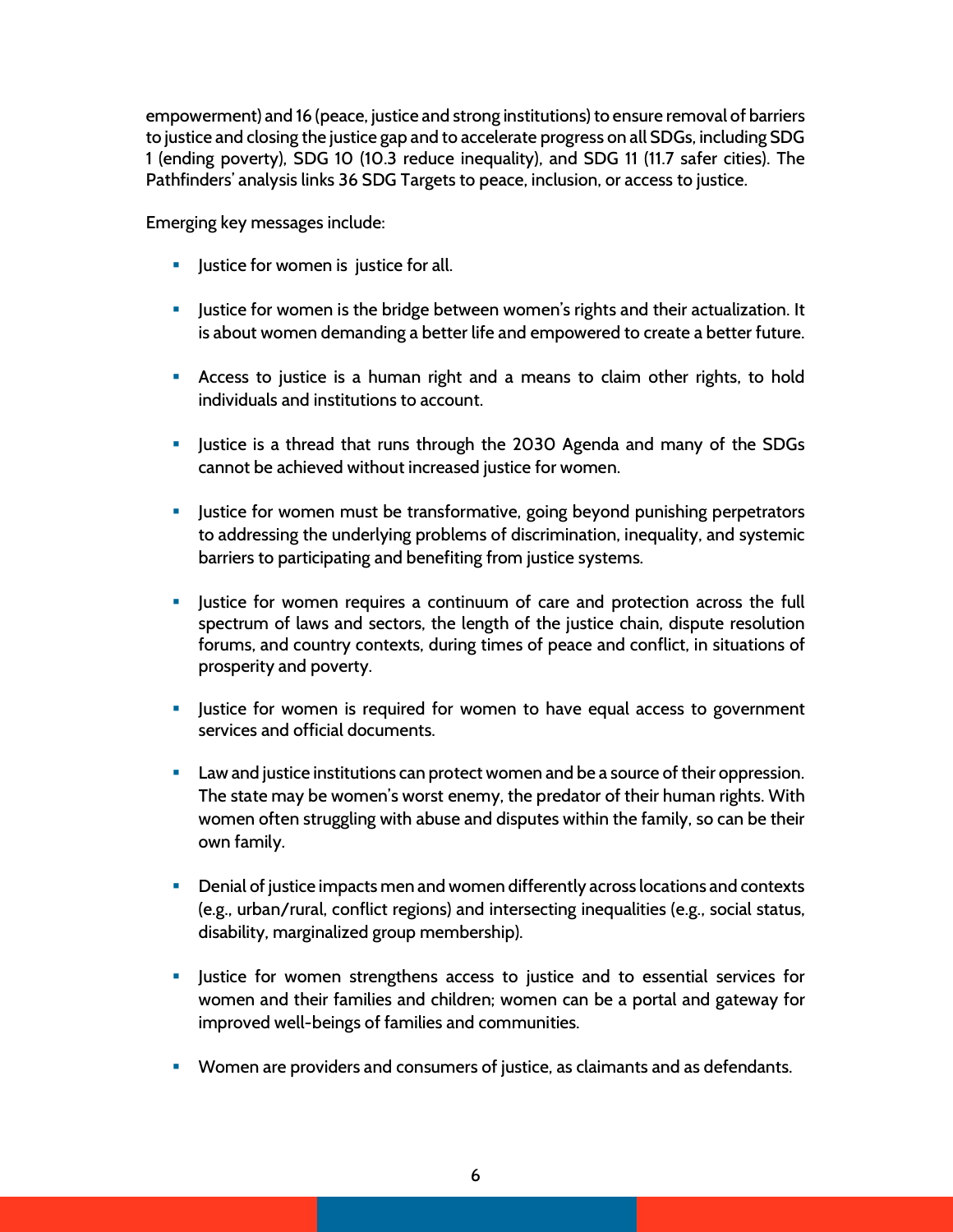## Craft a compelling narrative around the gender justice gap

The justice for women story has yet to gain widespread recognition to evoke consistent support and sufficient investment. The HLG strives to combine human stories with impact

data to illustrate the ways access to justice can break the cycle of rights deprivation. While stories of a chain of rights violations can be told, they are often anecdotal or theoretical rather than backed by granular data that prompts action. The forthcoming HLG report will seek to couple emblematic stories with cost-benefit data drawn from diverse sources to build a compelling case for urgent intervention for change. The women's justice narrative is complex, its ripples felt across women's lives and life cycle. Cognizant of the dearth of available evidence, the HLG hopes to surface studies about the gender-specific impacts and costs of justice denied and gained.

## Make the case for investment in genderresponsive justice

The HLG meeting background paper states that "Increasing justice for women provides important social, economic and environmental benefits and the injustices women face come at enormous costs in terms of increased poverty, reduced control over their lives, social exclusion, crime and violence, and negative health impacts."xiv Access to justice is increasingly seen as an inherent, indivisible human right critical for stable societies, reduced poverty, and sustainable peace and inclusive growth. Better civil justice systems, according to OECD research, "can boost investment, competition, innovation and growth."xv An OECD Development Centre report estimates that "gender-based discrimination in social institutions costs up to USD 12 trillion for the global economy" and that reduction in such discrimination could "lead to an annual average increase in the world GDP growth rate of 0.03 to 0.6 percentage points by 2030."xvi

#### Breaking the Cycle of Deprivations

Discriminatory laws that bar women from certain jobs, curtail their equal rights to inheritance, land and property, or subject them to seek guardian permission for travel undercut women's earnings and economic empowerment. With limited means and no housing tenure, women may be more likely to remain in physically abusive situations and decline costly healthcare for themselves and their children. Enhanced access to justice for such women – from gender-equal laws to greater economic sufficiency and access to markets and entrepreneurial endeavors – could result not only in healthier families but overall greater economic growth.

Women's access to social and health services is contingent on having proof of nationality, marital or birth status. Without such identification or certificates, neither women nor their children may access critical health and education services required for national development and welfare. This could expose children to disease or affect their likelihood of school attendance, possibly leading to greater delinquency and engagement in criminal activity, which could pose a threat to peace and security and to private investors seeking law and order guarantees.

Despite such compelling potentialities, more research, data gathering, and statistical analyses are needed to better evaluate the veracity of such reaction chains and their associated costs.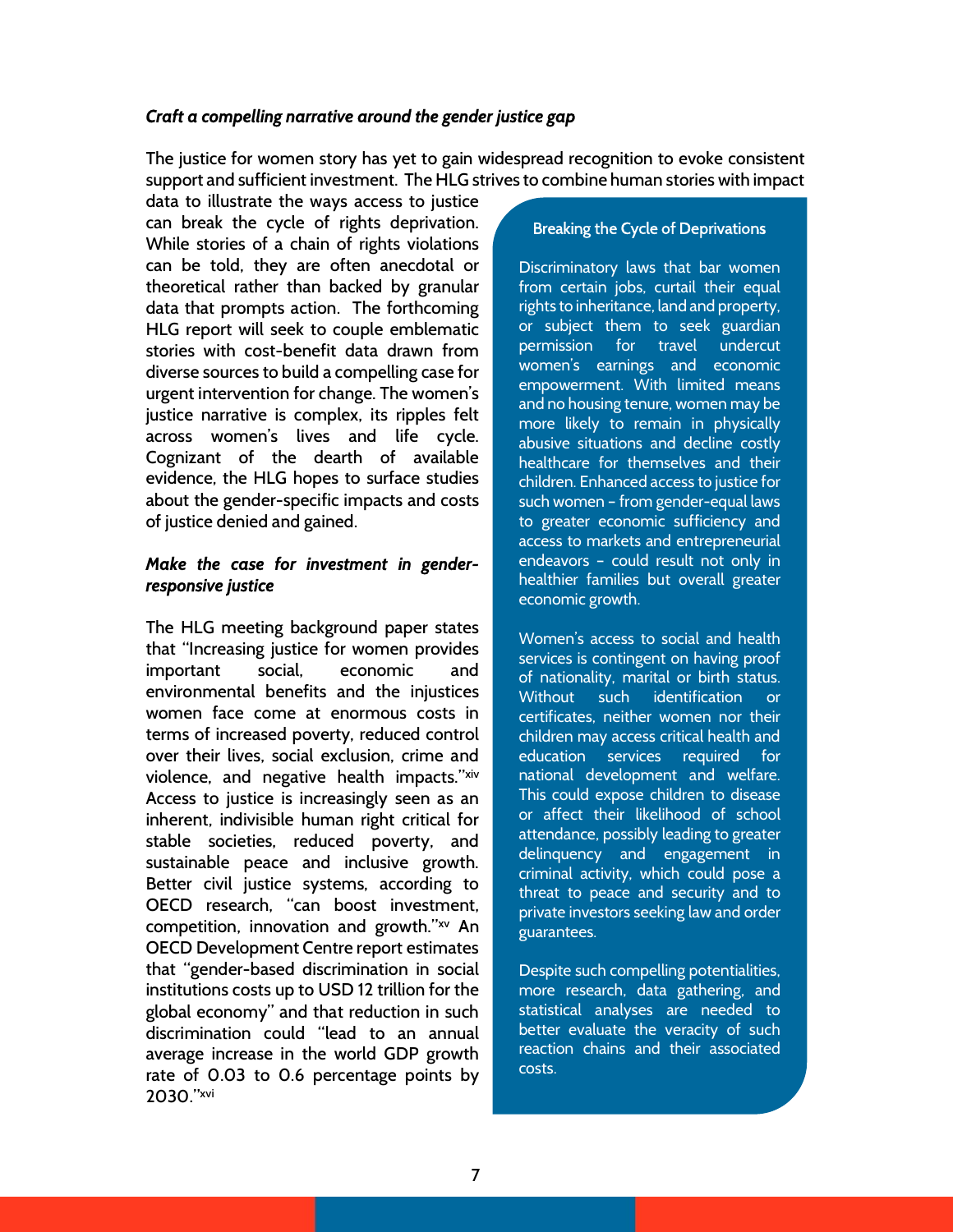States bear the costs of inadequate access to justice, especially for women (such as the medical costs and missed work days from unchecked GBV), as well as reap the savings from effective justice systems. As with health care, preventative and timely justice solutions – for example, in the form of legal literacy and empowerment which could stem conflict before it grows into a crisis – are more cost effective than palliative and treatment care. Poor investment in justice architecture and infrastructure means women are unable to identify and address their various social and legal needs before they escalate and exact a high toll for the individual and the state. Some experts warn that underinvestment in justice creates an indirect cost boomerang over time.

Despite growing consensus about the importance of gender equality, political commitments and resources to enable its realization have been scarce. Only two percent of aid to fragile states and economies in 2012 and 2013 targeted gender equality as a principal objective, and only USD 130 million out of almost USD 32 billion of total aid went to women's equality organizations and institutions.<sup>xvii</sup> In 2014, less than one percent of aid to fragile states and economies significantly targeted gender equality.<sup>xviii</sup> National budgets likewise lag behind in terms of prioritizing gender equality, despite initiatives such as gender-responsive budgeting.xix

The actual cost-benefit of investment in justice, or in gender components of justice interventions, has yet to be systematically and comprehensively documented. Few studies currently explore the ripple benefits of investment in law and justice. A unique study of 96 countries, comprising 91% of the global population, promisingly found that "the higher the country's level of adherence to the rule of law, the better the health of the population." It concluded that robust rule of law may be "a foundational determinant of health" and that investing in justice could improve population health.<sup>xx</sup> The evidence base would benefit from additional research on the impact of access to justice on social equity, sustainable development, and economic growth.

#### 3. Prioritize Gender-Responsive Justice Reform and Delivery

Justice needs, especially for women, do not start with conflict or end with peace agreements. Guarantees for protections and rights are essential across the continuum of development and conflict phases, fragile and robust governance settings, and in low and high-income countries. There is growing recognition that justice must be delivered as a continuum across the justice chain and in all contexts. The protection continuum must be paired with a justice chain responsive to gender needs at every stage, whether during women's initial contact with law enforcement or judicial bodies, or during proceedings, sentencing, and enforcement of decisions. In civil justice, both formal and informal institutions must respond to women's legal needs and provide accessible, affordable and appropriate services with fair outcomes.

Several key elements are relevant for a gender-responsive justice continuum across contexts which address the demand side (women and girls claiming their rights) and supply side (justice actors providing accessible, high-quality, gender-sensitive legal services) of justice.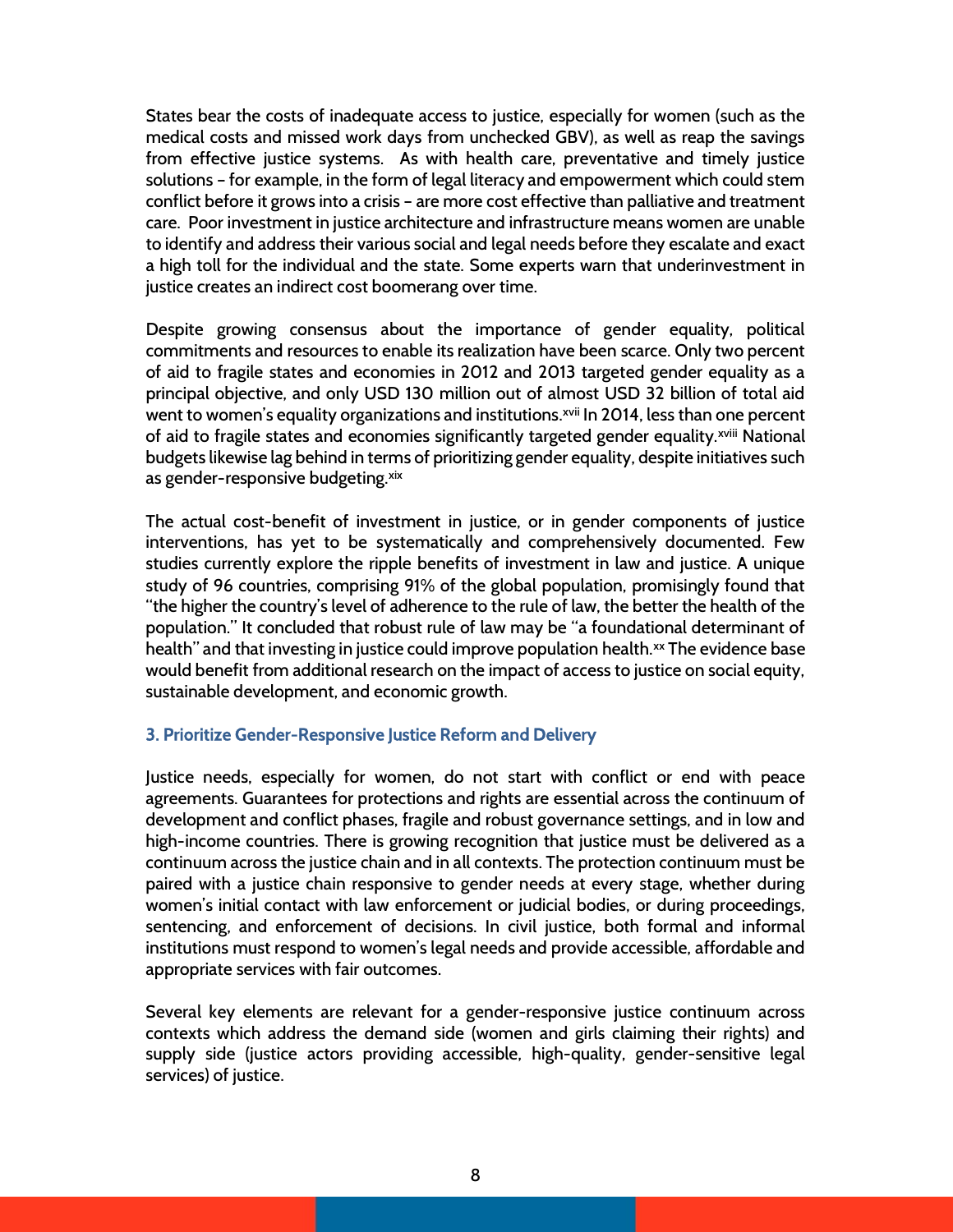## Identify women's unmet legal needs

While justice debates and SDG 16 generally focus on criminal justice, most legal disputes are in the areas of civil, family, and administrative law, which more typically and directly affect women's lives.<sup>xxi</sup> On both the global and national level, justice actors should draw on existing tools and methodologies to identify substantive areas of unmet legal needs, and gaps and barriers in justice processes that most affect communities and women. Tailored, effective approaches to justice for women must combine legal needs identification with addressing women's access to, use of, and satisfaction with legal services, justice institutions and processes. Access to justice can be meaningless when women perceive laws or customary dispute resolution principles as genderdiscriminatory, distrust local dispute resolvers, or see law enforcement bodies and courts as unfair, hostile, or corrupt. Today, more than 37 countries rely on national legal needs surveys to determine baseline data for understanding their people's legal problems.<sup>xxii</sup>

Legal needs surveys and assessments should be combined with data collection on use and satisfaction with justice services. Various tools exist to capture trust in law and order institutions, such as the Gallup global law and order report,<sup>xxiii</sup> the Crime Victims Survey,<sup>xxiv</sup> and national Demographic and Health Surveys. These data vaults can be harvested for sex-disaggregated observations to inform better policy-making. Several SDG targets and indicators could likewise be instructive (e.g., indicator 10.3.1 on perception of discrimination or harassment prohibited on human rights grounds), while the main justice indicator under SDG 16.3 could be supplemented by enhanced reporting on civil law issues particularly relevant for women.

# Build grassroots legal literacy and awareness of rights

Grassroots legal literacy for women and communities often stimulates demand for justice. Equipped with knowledge about what the law has to offer them, community members and in particular marginalized or underprivileged groups are better able to recognize and more successfully challenge injustices. Grassroots legal empowerment strategies across countries and contexts have demonstrated immense impact at relatively low cost.xxv Women who are educated about their rights and possible remedies tend to more effectively engage with formal and informal dispute resolution systems leading to individual and possibly societal gains and savings from de-escalation and resolution of conflicts. Legal empowerment is even more effective when complemented with social accountability measures, such as advocacy with social and justice institutions to deliver needed services, remedies, and enforcement.<sup>xxvi</sup>

## Modify social norms and remove gender-based barriers to access

Even when equipped with legal knowledge, women and girls may decline to claim their rights in the name of family and social harmony. Women, and women human rights defenders, often face tacit and explicit threats, shaming, stigma, and at times, ostracism or death if they dare demand justice. For example, women who assert their land rights, a common issue for rural women, face gender-based violence primarily due to men reasserting their power and dominance in response to women's increased status.<sup>xxvii</sup>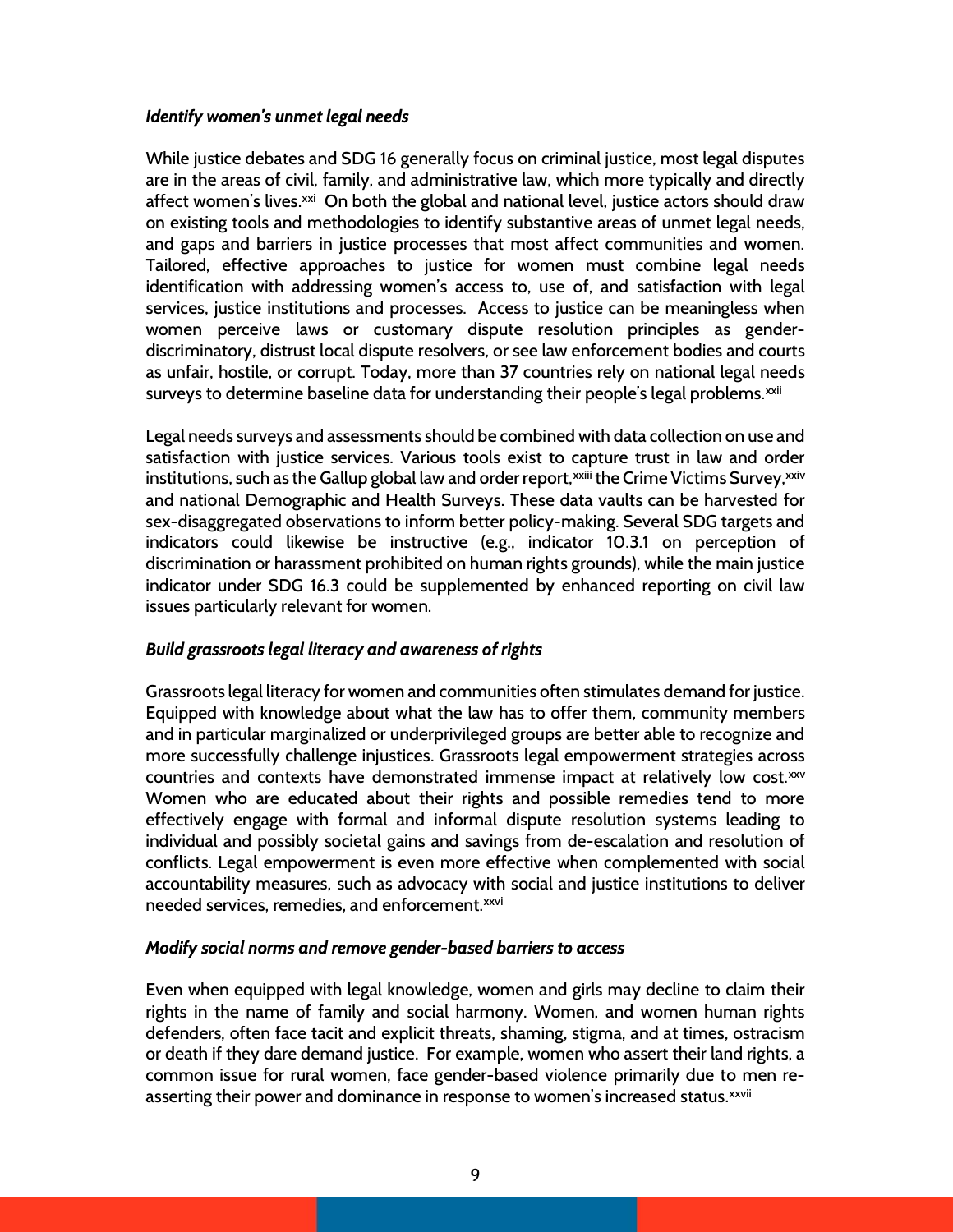Women may face other hurdles to justice in the form of complex bureaucratic procedures, distant administrative hubs and courts, and expensive legal fees, travel costs, and time typically required to claim such rights. Women, who continue to disproportionately shoulder care and home responsibilities and, in some places, must seek guardian permission to travel or file papers, are even less likely to be able to afford and access the legal and redress processes required to claim their rights.

## Develop the gender capacity of justice actors, processes & institutions

The complementary approach to legal empowerment of women and communities is to develop the gender capacity and integrity of judicial system actors and processes. In line with CEDAW General Recommendation 33 on Women's Access to Justice, states must address the quality of processes and the attitude and knowledge of justice providers - in formal, informal, and traditional justice systems. Gender sensitivity and awareness must infuse the entire justice chain, promoting solution-oriented, gender responsive processes, and changing the architecture and infrastructure of justice administration where needed. Institutionalizing gender-sensitive processes into the justice chain has yielded positive outcomes for women. Low -cost innovations include mandating greater confidentiality and safety for GBV survivors in and outside the courtroom, providing for in-camera trials, curtailing unnecessary postponements, allowing a support person to be present, ensuring court personnel treat witnesses sensitively, and banning victim-blaming and genderbiased language in court proceedings.<sup>xxviii</sup>

Mending fragmentation and enhanced coordination between justice and related agencies have helped simplify and mainstream processes and improve case turn-around time and resolution, thus greatly benefiting women claimants. To ensure greater accessibility by women and communities, justice services in several countries include free legal aid, help desks and mobile courts, community-based justice outposts and draw on technologybased justice services which could help bypass corruption and gender-bias exhibited by justice actors.<sup>xxix</sup>

Gender-sensitive justice professionals, well-versed in legal protections for women, provide among the best front-line access to justice guarantees. Training and focus on gender-positive laws and processes have shown promise when integrated into law school curricula and woven into continuing education and training for lawyers, prosecutors, judges, and customary law deliverers. Ongoing and "refresher" technical support has included bench books, alternative dispute resolution protocols on gender-responsive handling of affected individuals, cases, and justice processes. Gender expertise or demonstrated commitment should be deemed as basic qualifications for employment within the justice and security sector at national and international levels.

Transformative access to justice requires tackling gender power relations and dynamics and challenging patriarchal tendencies and status quo. Despite global progress toward gender equality in constitutions, laws, and human rights instruments, social gender norms and stereotypes continue to claw away at effective, lasting progress. Ultimately, the active participation of legal actors – whether in formal or informal legal systems, grounded in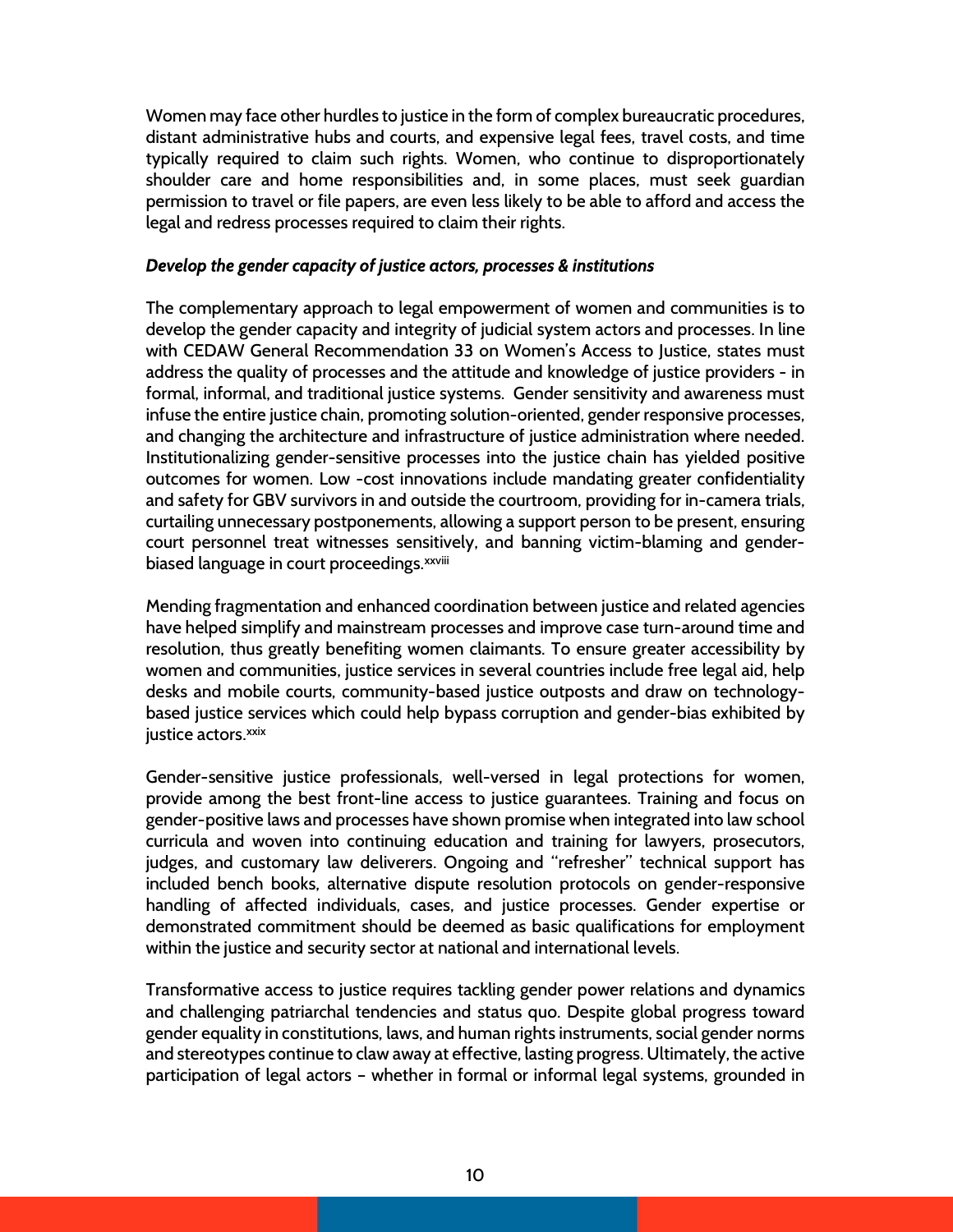statute or religious cannon – is required to challenge and change adverse social norms and overcome legal hurdles that undermine justice for women.

#### 4. Harness Evidence-based Strategies for Implementation & Accountability

While access to justice defies uniform template, innovative case studies, comparative studies, and systemic data on effective strategies provide promising practices and lessons learned. The HLG seeks to understand which strategies, tools, and approaches have been shown to increase access to justice for women and girls and can be potentially replicated or upscaled. While recognizing that given local particularities, different paths and strategies might be needed for different contexts, there are instructive elements on ways to localize initiatives and ground them in community- and women-led processes. The impacts and lessons learned from prior initiatives facilitate the development of evidencebased strategies for reforms and interventions.

Comprehensive monitoring and evaluation methodologies for access to justice for women remain limited. Legal needs analyses, victimization surveys, and studies on the perception of justice institutions exist for some countries and populations. However, the sector is still developing effective ways to capture data on how access to justice concretely changes women's lives and the broader impact of social and legal interventions.

The SDG framework and its reporting mechanism provides some potential data entry points but lacks indicators to monitor women's access to justice across areas of laws and within dispute resolution and administrative processes that most intimately affect them. More systematic, longitudinal, national-level data collection and analysis would help facilitate evidence-based, tailored interventions rather than overly broad initiatives, helping governments to invest less but attain more effective outcomes. With good practices, scaling up can prove to be both cost effective and transformative for women's lives. The SDG voluntary reporting mechanism could thus be used to catalyze better justice outcomes for women, including in part, through engaging civil society, local and municipal authorities, and national parliaments as key actors.

As the ultimate duty bearers, states are responsible for the implementation and accountability of their justice systems, including informal and traditional/customary systems that may fall outside the formal state structure. Effective accountability frameworks incorporate a mechanism for monitoring and overseeing all judicial and quasijudicial processes, including ADR, informal justice, specialized courts, and administrative dispute resolution bodies. Such a monitoring and oversight mechanism would evaluate local and national dispute resolution processes and bodies for compliance with gender equality and human rights standards. To ensure accountability of judicial conduct, for example, authorities may condition licensing and appointment on judges' participation in gender training and demonstrated application of gender-sensitive justice delivery. Continued oversight should be exercised over judges, in formal and informal, customary/traditional systems, monitoring their exercise of discretion, and ensuring their issuance of appropriate measures against perpetrators. Budgeting presents another channel of accountability. As such, all ministries and agencies could be required to include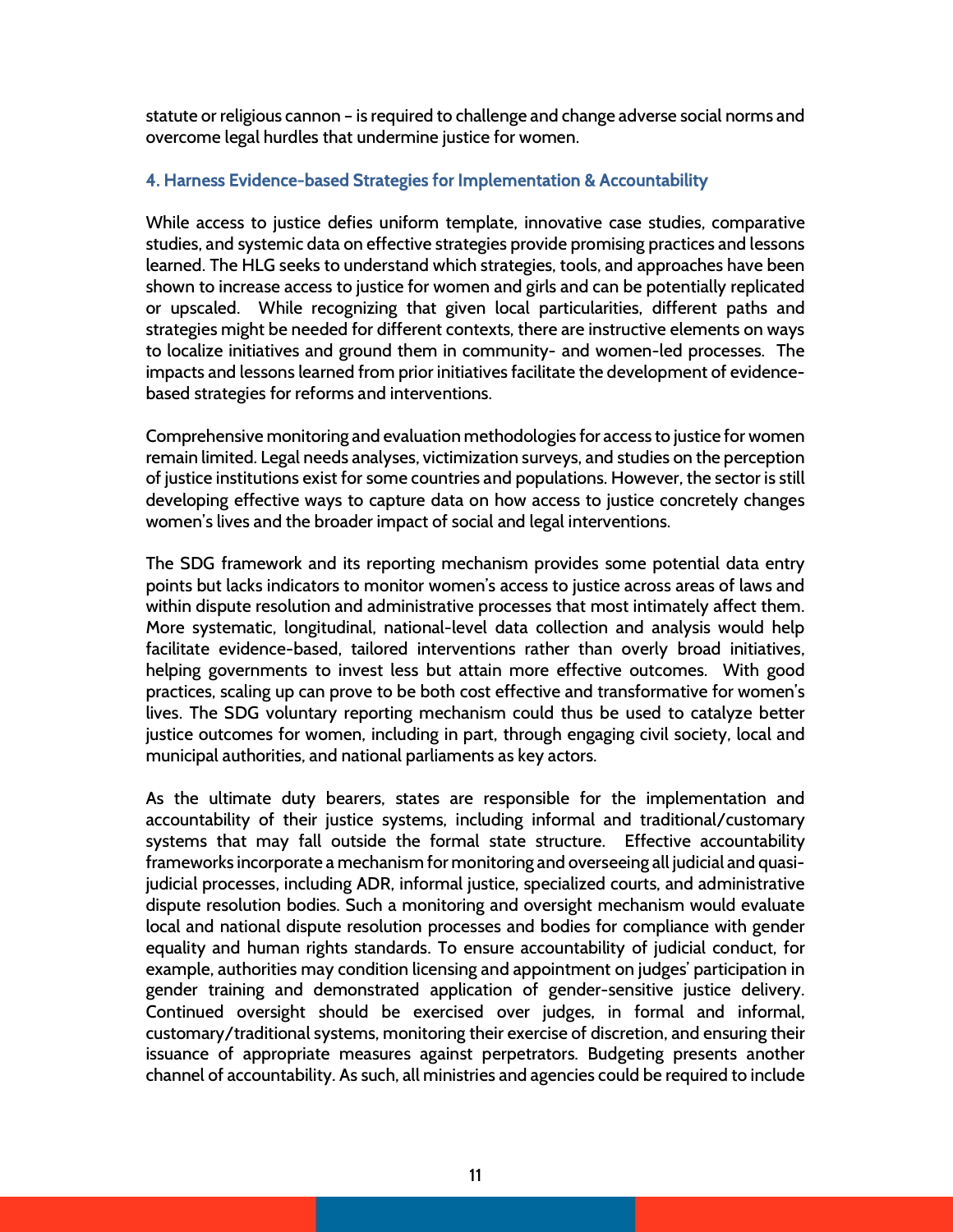gender justice in their proposed sector budgets. The HLG report will seek success stories and share evidence of what has worked and is being piloted.

States, justice stakeholders, and rights holders may also draw on regional and global accountability mechanisms. Gender-focused mechanisms include the CEDAW Optional Protocol's individual communication option, the inquiry procedure into systemic violations, as well as CEDAW's reporting process and specific guidance on implementing CEDAW General Recommendation 33 on women's access to justice to inform nationallevel responses and reforms. UN Special Procedures include the Special Rapporteur on Violence against Women and the Working Group on the issue of discrimination against women in law and in practice who carry out country visits and issue concrete guidance based on comparative good practices concerning women's access to justice.

## 5. Create Partnerships & Adequately Resource Justice for Women

Justice for women requires sustainable, ongoing, innovative, multi-sectoral, multidisciplinary partnerships, funding, and resources. The urgency and breadth of the need calls for non-traditional, strategic networks and partnerships between governments agencies, donor countries, the private sector, multilateral financial institutions, international organizations, academic and research institutions, and private foundations, to generate models for public investment in justice. Cross-movement alliances across sectors present fertile opportunities. For example, connecting rule of law and justice actors with gender and women's rights movement players would cross-pollinate and enrich justice for women approaches and solutions. Governments that link with rural civil society groups and associations of legal professionals (such as women lawyers associations) can leverage funding and outreach to remote areas, enhancing the scope of justice coverage. In addition to investment in institutions and justice actors, justice for women funding would require resourcing the women's rights movement.

Despite the dazzling potential of investing in justice, funding for justice programming remains unpredictable and pitifully low. A Pathfinders' mapping paper found that "an average of 1.8% of official development assistance was committed to the justice sector between 2011 and 2014."<sup>xxx</sup> Amounts allocated for gender-specific components of justice projects barely reach single digits. xxxi As political commitment gather for increasing justice sector funding, innovative resourcing approaches are emerging: requiring all funded SDG projects to include gender-responsive A2J components; and granting larger sums to interventions that link A2J to other national funding priorities, such as access to education, health, or land rights. The HLG also suggested advocating to capture illicit money flows, particularly from multinational corporations, and divert them to fund justice for women.

## MANDATE & OUTPUTS

The High-level Group on Justice for Women will develop concrete recommendations on access to justice for women and girls, as an input to the work of the Task Force on Justice. The HLG will focus on the unmet need for justice of women in all countries, in line with the universal approach of the 2030 Agenda.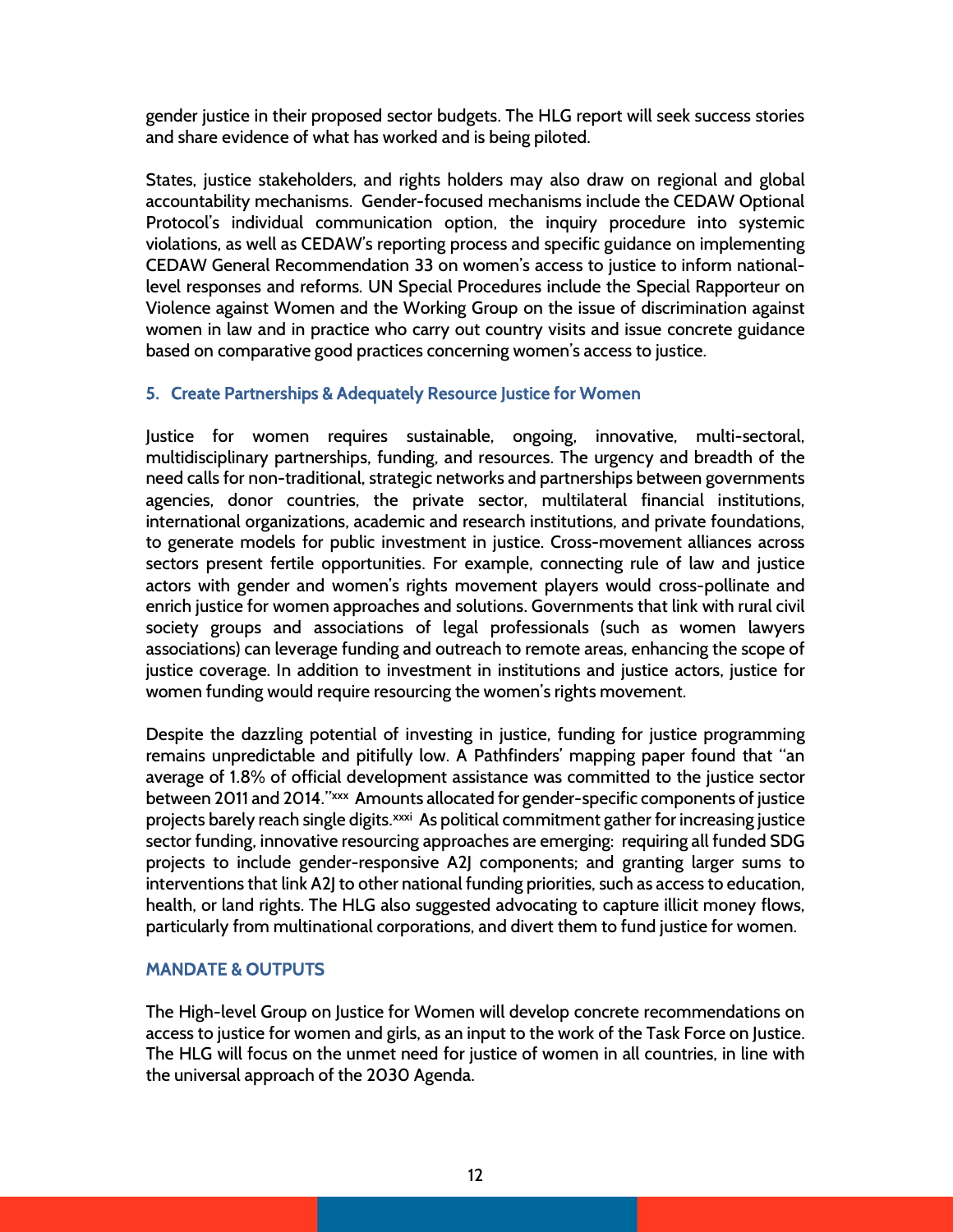The High-level Group (HLG) will guide the production of a report addressing the following agreed-upon issues:

- **Addressing the justice gap for women and girls**
- **Understanding what works to achieve justice for women**
- **Making the case for gender-responsive investment in justice**
- Call to action

During the inaugural meeting, the HLG stressed its role in generating action and political commitment, expanding the justice for women partnership by reaching out to regional networks (such as the Commonwealth magistrate and judges association), global legal professional women's associations, and additional donors to translate commitment to investment.

# Working Modalities

- 1. The High-level Group held its inaugural meeting in The Hague on 28 and 29 May 2018.
- 2. Subsequent meetings will be held electronically, including at the technical level.
- 3. An input paper ("HLG Report") will be developed to support the group's deliberations. The High-level Group will provide guidance and insights to the report drafting team, on areas of emphasis and consideration.

# Timeline for Input

- **September 4-15, 2018:** HLG reviews the draft Report outline and draft Recommendations
- **October 1-15, 2018:** HLG reviews the first draft of the HLG Report; the Draft report will be discussed at a virtual meeting of the High-level Group in October 2018.
- **October 29 November 9, 2018: HLG reviews second draft of Report**
- November 24, 2018: HLG receives final HLG report
- **January 2019:** Final HLG report circulated publicly
- **March to September 2019:** The report will be launched during the 63rd session of the Commission on the Status of Women in March 2019. It will contribute to the report of the Task Force on Justice which will be launched during the July 2019 High-level Political Forum, with activities as well around the 2019 General Assembly.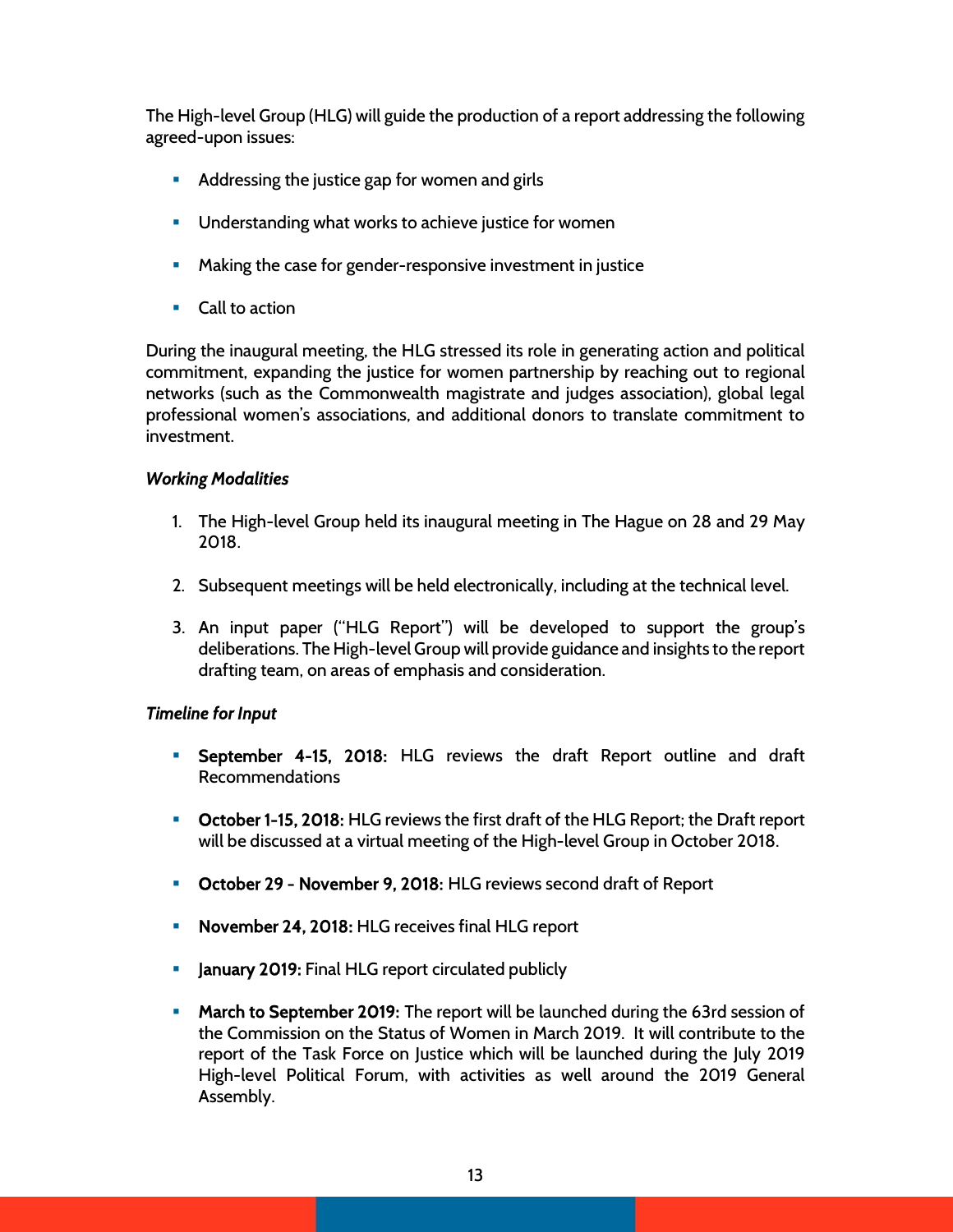iii IDLO, Accessing Justice: Models, Strategies and Best Practices on Women's Empowerment (2013), at p. 12, at https://www.idlo.int/publications/accessing-justice-models-strategies-and-best-practices-womens-empowerment.

iv IDLO, UN Women, Task Force on Justice, High-Level Group on Justice for Women Inaugural Meeting Background Paper (May 2018), p. 3, at https://www.idlo.int/sites/default/files/pdfs/events/HLGJ4W%20The%20Hague%20-%20BACKGROUND%20PAPER.pdf.

v Ibid. citing UN Women, UNDP, UNODC and OHCHR, A Practitioner's Toolkit on Women' Access to Justice (2018), at p.6.

vi An analysis of policies on violence against women in 70 countries from 1975-2205 revealed that "the most important and consistent factor driving policy change is feminist activism." S. Laurel Weldon & Mala Htun (2013) Feminist mobilization and progressive policy change: why governments take action to combat violence against women, Gender & Development, 21:2, 231-247, at https://www.tandfonline.com/doi/abs/10.1080/13552074.2013.802158.

vii IDLO, UN Women, Task Force on Justice, High-Level Group on Justice for Women Inaugural Meeting Background Paper (May 2018), p. 3.

viii CEDAW General Recommendation on Women's Access to Justice explains that: "Religious, customary, indigenous and community justice systems – called traditional justice systems in this general recommendation – may be formally recognized by the State, operate with the State's acquiescence with or without any explicit status, or function outside of the State's regulatory framework." CEDAW, General Recommendation 33 on Women's Access to Justice, CEDAW/C/GC/33 (23 July 2015), para. 5, at

http://tbinternet.ohchr.org/Treaties/CEDAW/Shared%20Documents/1\_Global/CEDAW\_C\_GC\_33\_7767\_E.pdf. ix The UN Committee on the Elimination of All Forms of Discrimination Against Women (CEDAW) cautions States parties to "[e]nsure that cases of violence against women, including domestic violence, are under no circumstances referred to any alternative dispute resolution procedures. CEDAW, General Recommendation 33 on Women's Access to Justice, para. 58(c). CEDAW reiterated more recently that states should "Ensure that gender-based violence against women is not mandatorily referred to alternative dispute resolution procedures, including mediation and conciliation" and that "Alternative dispute resolution procedures should not constitute an obstacle to women's access to formal justice." CEDAW, General Recommendation 35 on gender-based violence against women, updating general recommendation 19, CEDAW/C/GC/35 (26 July 2017), para. 32(b), at

http://tbinternet.ohchr.org/\_layouts/treatybodyexternal/Download.aspx?symbolno=CEDAW/C/GC/35&Lang=en. x CEDAW issued guidance outlines the requisite criteria and benchmarks for justice for women, including where alternative dispute resolution (ADR), informal and customary justice systems are best utilized.

xi See e.g., the Canadian government's systemic use of Gender-based Analysis Plus.

xii As an HLG presenter explained, if justice is a means to an end and the end is sustainable peace, it means that investing in justice is investing in sustainable peace. See e.g., the World Bank's 2011 World Development Report emphasized the indispensability of justice institutions in managing conflict and underpinning development. World Bank, World Development Report 2011, at

http://siteresources.worldbank.org/INTWDRS/Resources/WDR2011\_Full\_Text.pdf. The Commission on Legal Empowerment of the Poor reported "compelling evidence that when poor people are accorded the protections of the rule of law, they can prosper." Commission on Legal Empowerment of the Poor and United Nations Development Programme, Making the Law Work for Everyone - Volume 1: Report of the Commission on Legal Empowerment of the Poor (2008), at http://www.unicef.org/ceecis/Making\_the\_law\_work\_for\_everyone.pdf

xiii OECD & Open Society Justice Initiative, Understanding Effective Access to Justice Workshop Background (November 2016), pp. 2-3, at http://www.oecd.org/gov/Understanding-effective-access-justice-workshop-paper-final.pdf.

xiv IDLO, UN Women, Task Force on Justice, High-Level Group on Justice for Women Inaugural Meeting Background Paper (May 2018), p. 6.

xv OECD, Economy: Better civil justice systems can boost investment, competition, innovation and growth (June 2013), at

http://www.oecd.org/economy/betterciviljusticesystemscanboostinvestmentcompetitioninnovationandgrowthoecd says.htm

xvi Gaëlle Ferrant & Alexandre Kolev, OECD Development Centre, The economic cost of gender-based discrimination in social institutions (June 2016) at https://www.oecd.org/dev/development-gender/SIGI\_cost\_final.pdf.

xvii IDLO, UN Women, Task Force on Justice, High-Level Group on Justice for Women Inaugural Meeting Background Paper citing UN Women, Facts and Figures, Peace and Security, at http://www.unwomen.org/en/what-we-do/peaceand-security/facts-andfigures.

i The Center on International Cooperation (CIC) of New York University (NYU), serves as the secretariat for the Pathfinders for Peaceful, Just and Inclusive Societies as well as for the Task Force on Justice.

ii International Development Law Organization (IDLO), UN Women, Task Force on Justice, High-Level Group on Justice for Women Inaugural Meeting Background Paper (May 2018), p. 3, https://www.idlo.int/sites/default/files/pdfs/events/HLGJ4W%20The%20Hague%20-

<sup>%20</sup>BACKGROUND%20PAPER.pdf, citing Paula Tavares & Quentin Wodon, World Bank, Ending Violence Against Women and Girls: Global and Regional Trends in Women's Legal Protection Against Domestic Violence and Sexual Harassment (2018).